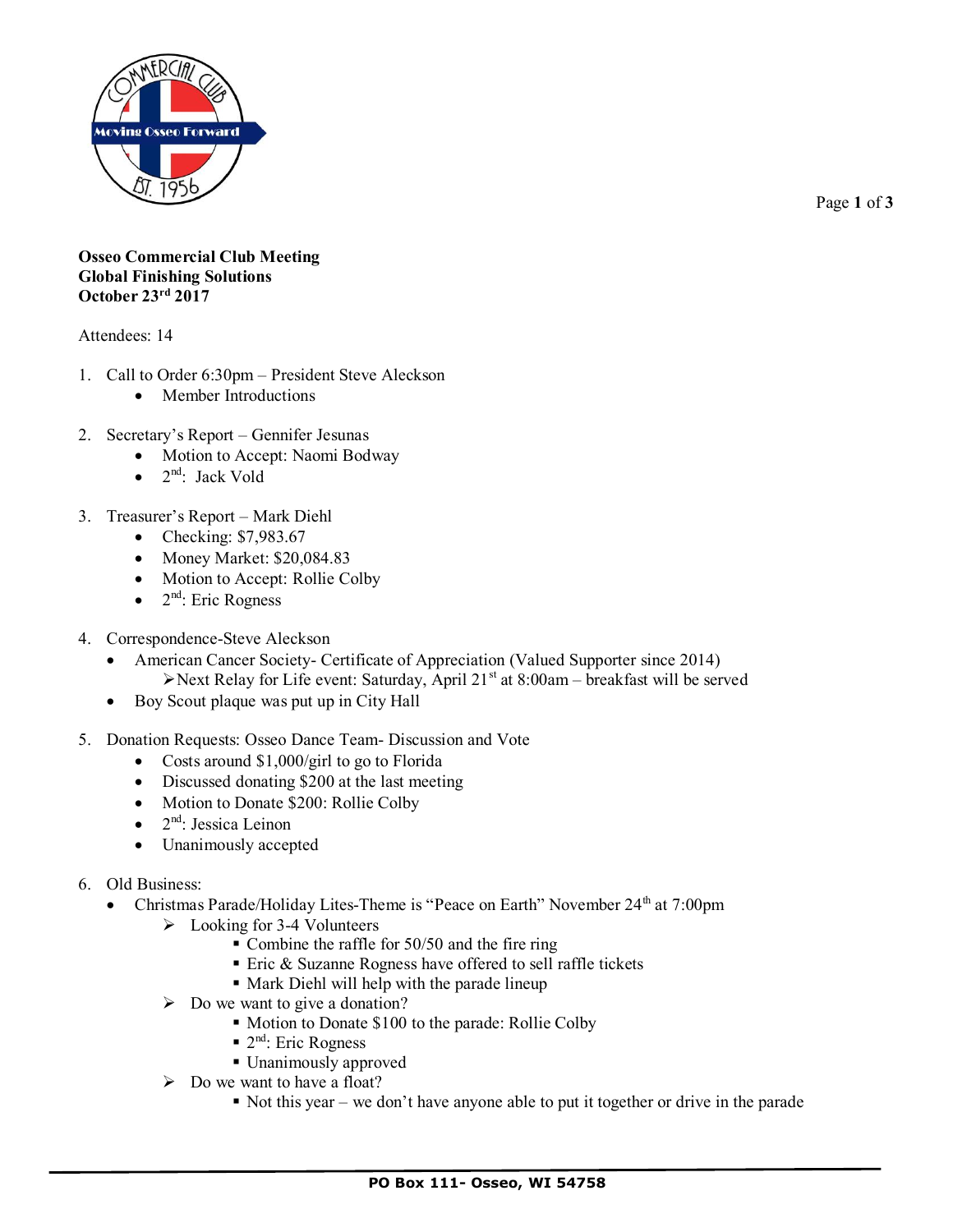

- Committee updates
	- **Memberships** 
		- o Not planning to change the amounts or benefits of the membership levels
			- Do we want to add a student member? Have student representative at our meetings?
		- o Goal of 50 members next year (we have 30 current members)
		- o Planning to get invites out by Nov 15
		- o What are other things we can do to promote the club/help the community?
			- Thinking about partnering with the school to put on a job/career fair
			- Need to learn more about what they are currently doing and what we could do to help
			- New Committee to meet with the school to start the conversation:
				- Volunteers:
					- o Naomi Bodway
					- o Steve Aleckson
					- o Nancy Dewitz
					- o Any others???
- Marketing
- Farmers Market Terri vsFritz
	- $\circ$  2017 Season Report given to the vendors to promote the market & as a tool at the New Vendor Workshop
	- o Had an annual meeting to discuss accomplishments and goals for the off-season and next year
	- $\circ$  The Commercial Club will continue as a sponsor for 2018 as the market transitions to being self-managed
	- o Thank you from all the vendors to the Commercial Club for our role in getting the market going and continued support
	- o City Council has approved the market to close the street on the other side of the park if more space is needed
	- o Planning to get vendor application out in February
	- o Still need to figure out some of the details of having the market self-managed instead of run by the Commercial Club (i.e. – will the market have it's own checking account or will it still be funneled through the club)
- 7. New Business
	- Central Park Christmas Lights
		- ➢Do we have any interest in trying to donate some money to new lights for the park or poles?
		- ➢Boy Scouts and National Honor Society put them up
		- ➢Maybe we need to have a work night to try to make sure the lights work before they try to put them out in the park
		- ➢THURSDAY NOV 2nd at 6:00pm: FIX THE LIGHTS!!! Come to the Old Osseo Plastics Shop (Behind Higleys) – Subs and beverages will be provided by the Commercial Club
- 8. Next meeting:

-Monday, November 27<sup>th</sup> 2017, 6:30pm

9. Adjourn